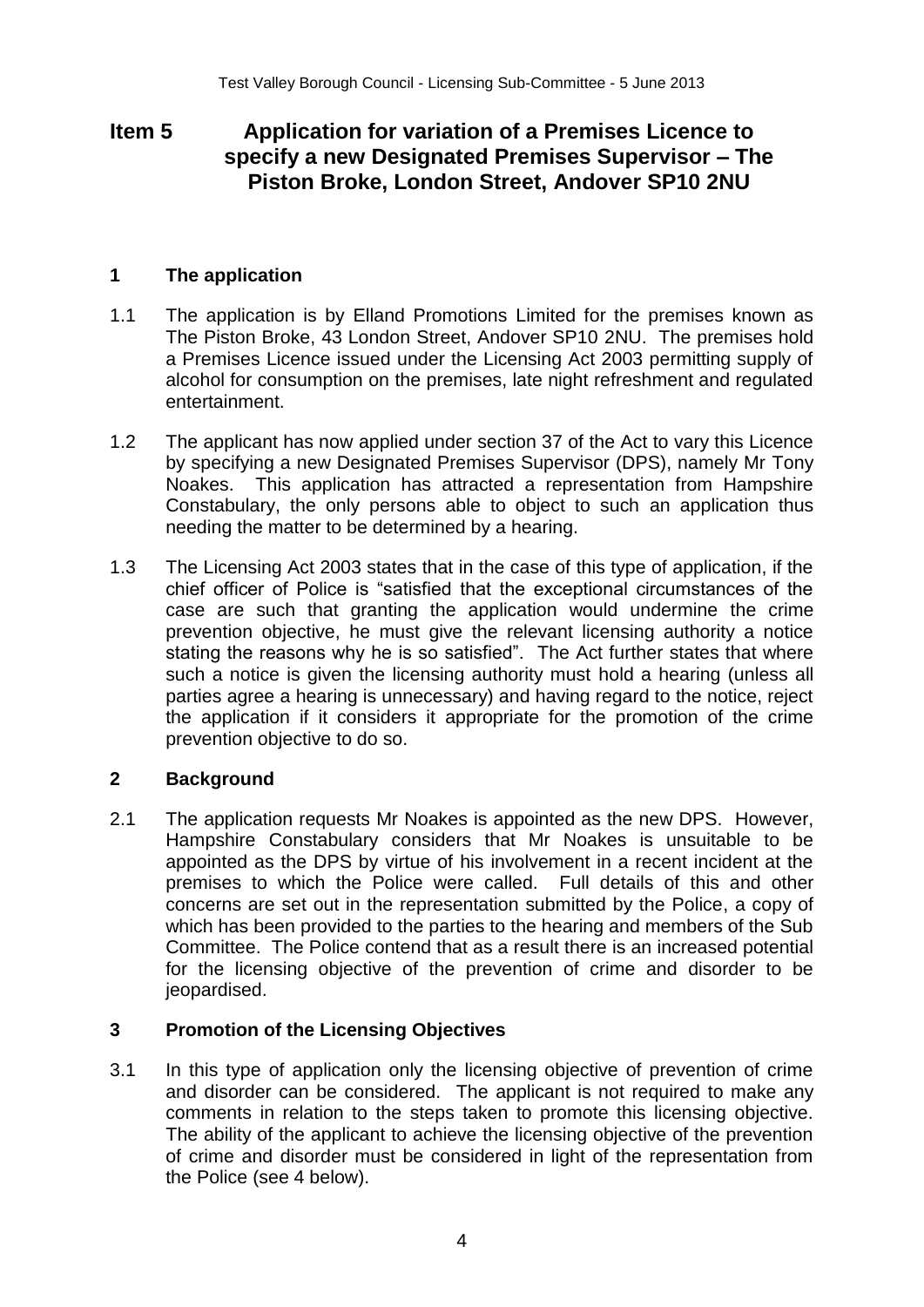### **4 Relevant Representations – Responsible Authorities**

- 4.1 **Hampshire Constabulary –** The Police are lodging an outright objection to the application. The Police objection is detailed in their report, a copy of which has been provided to the parties to the hearing and members of the Sub Committee.
- 4.2 No other responsible authorities are entitled to make representations on this application.

#### **5 Relevant Representations – Other Persons**

5.1 Other persons are unable to make representations on this application.

### **6 Policy Considerations**

6.1 It is considered that the following extracts from the guidance issued by the Secretary of State under section 182 of the Licensing Act 2003 are relevant.

4.26-4.28 – Designated Premises Supervisors

A copy of the Secretary of State's Guidance will be provided at the meeting for Members of the Committee. Additional copies can be obtained from the Home Office website.

6.2 It is considered that the following extracts from the Licensing Authority's own Statement of Licensing Policy are relevant to this application:

#### Section A: The Prevention of Crime and Disorder

The Statement of Licensing Policy has either previously been provided for Members of the Committee or will be provided at the hearing. Copies can also be obtained from the Licensing Section of the Legal and Democratic Service or downloaded from the Council's website.

#### **7 Observations**

- 7.1 The Committee is obliged to determine this application with a view to promoting the licensing objective of prevention of crime and disorder. In making its decision, the Committee is also obliged to have regard to the national Guidance and the Council's own Statement of Licensing Policy. The Committee must also have regard to the representation made and the evidence it hears. The Committee must take such of the following steps as it considers appropriate for the promotion of the licensing objective:
	- a) Grant the application.
	- b) Reject the application.

The Committee is asked to note that it may not reject the application merely because it considers it desirable to do so. It must actually be appropriate in order to promote the licensing objective of the prevention of crime and disorder.